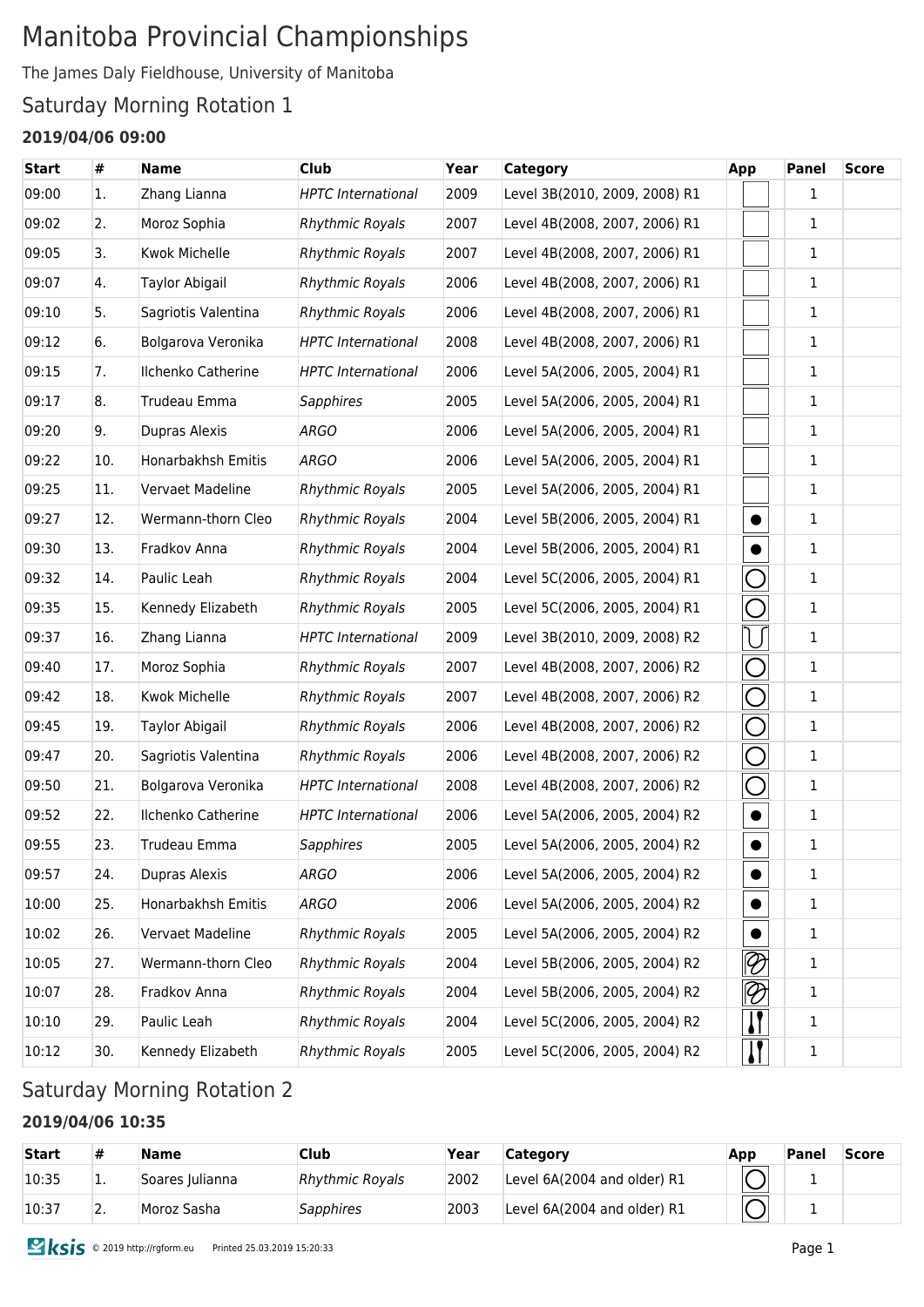| <b>Start</b> | #   | <b>Name</b>            | <b>Club</b>            | Year           | <b>Category</b>             | App          | Panel        | <b>Score</b> |
|--------------|-----|------------------------|------------------------|----------------|-----------------------------|--------------|--------------|--------------|
| 10:40        | 3.  | Thompson Avery         | <b>Sapphires</b>       | 0              | Level 6A(2004 and older) R1 |              | $\mathbf{1}$ |              |
| 10:42        | 4.  | Lachtchev Vered        | <b>Rhythmic Royals</b> | 2003           | Level 6A(2004 and older) R1 |              | $\mathbf{1}$ |              |
| 10:45        | 5.  | Sa Danielle            | <b>Sapphires</b>       | $\overline{0}$ | Level 6B(2004 and older) R1 | $\bullet$    | 1            |              |
| 10:47        | 6.  | Lapanov Amilya         | <b>Rhythmic Royals</b> | 2003           | Level 6B(2004 and older) R1 |              | 1            |              |
| 10:50        | 7.  | Dunbar Tessa           | <b>Rhythmic Royals</b> | 2003           | Level 6B(2004 and older) R1 | $\bullet$    | $\mathbf{1}$ |              |
| 10:52        | 8.  | Johnson Sara           | <b>Rhythmic Royals</b> | 2001           | Level 6B(2004 and older) R1 | $\bullet$    | $\mathbf{1}$ |              |
| 10:55        | 9.  | Coughlan Emma          | <b>Rhythmic Royals</b> | 2002           | Level 6B(2004 and older) R1 |              | $\mathbf{1}$ |              |
| 10:57        | 10. | <b>Macpherson Mary</b> | <b>Sapphires</b>       | 2002           | Level 6B(2004 and older) R1 | $\bullet$    | $\mathbf{1}$ |              |
| 11:00        | 11. | Childs Kaitlyn         | <b>Rhythmic Royals</b> | 2002           | Level 6B(2004 and older) R1 | $\bullet$    | $\mathbf{1}$ |              |
| 11:02        | 12. | Milne Amy              | <b>Sapphires</b>       | 2000           | Level 6C(2004 and older) R1 |              | 1            |              |
| 11:05        | 13. | Coughlan Caroline      | <b>Rhythmic Royals</b> | 2002           | Level 6C(2004 and older) R1 | ⌒            | $\mathbf{1}$ |              |
| 11:07        | 14. | Trojan Mikayla         | <b>Sapphires</b>       | 0              | Level 6C(2004 and older) R1 | $\bigcap$    | $\mathbf{1}$ |              |
| 11:10        | 15. | <b>Frost Madison</b>   | <b>Rhythmic Royals</b> | 2001           | Level 6C(2004 and older) R1 | $\bigcirc$   | $\mathbf{1}$ |              |
| 11:12        | 16. | Lloyd Camryn           | <b>ARGO</b>            | 2000           | Masters(2004 and older) R1  | $\bullet$    | $\mathbf{1}$ |              |
| 11:15        | 17. | Thompson Olivia        | <b>Sapphires</b>       | 2000           | Masters(2004 and older) R1  |              | 1            |              |
| 11:17        | 18. | Zhukova Olena          | <b>Rhythmic Royals</b> | 2000           | Masters(2004 and older) R1  |              | $\mathbf{1}$ |              |
| 11:20        | 19. | <b>Mclarty Lizzie</b>  | <b>Sapphires</b>       | 2000           | Masters(2004 and older) R1  | $\Box$       | $\mathbf{1}$ |              |
| 11:22        | 20. | Soares Julianna        | <b>Rhythmic Royals</b> | 2002           | Level 6A(2004 and older) R2 | $\bullet$    | $\mathbf{1}$ |              |
| 11:25        | 21. | Moroz Sasha            | <b>Sapphires</b>       | 2003           | Level 6A(2004 and older) R2 | $\bullet$    | $\mathbf{1}$ |              |
| 11:27        | 22. | Thompson Avery         | <b>Sapphires</b>       | 0              | Level 6A(2004 and older) R2 | $\bullet$    | $\mathbf{1}$ |              |
| 11:30        | 23. | Lachtchev Vered        | <b>Rhythmic Royals</b> | 2003           | Level 6A(2004 and older) R2 |              | 1            |              |
| 11:32        | 24. | Sa Danielle            | <b>Sapphires</b>       | 0              | Level 6B(2004 and older) R2 | IJ           | $\mathbf{1}$ |              |
| 11:35        | 25. | Lapanov Amilya         | <b>Rhythmic Royals</b> | 2003           | Level 6B(2004 and older) R2 | .            | $\mathbf{1}$ |              |
| 11:37        | 26. | Dunbar Tessa           | <b>Rhythmic Royals</b> | 2003           | Level 6B(2004 and older) R2 | $\mathbf{I}$ | $\mathbf{1}$ |              |
| 11:40        | 27. | Johnson Sara           | <b>Rhythmic Royals</b> | 2001           | Level 6B(2004 and older) R2 | $\mathbf{l}$ | 1            |              |
| 11:42        | 28. | Coughlan Emma          | <b>Rhythmic Royals</b> | 2002           | Level 6B(2004 and older) R2 | $\mathbf{l}$ | 1            |              |
| 11:45        | 29. | Macpherson Mary        | <b>Sapphires</b>       | 2002           | Level 6B(2004 and older) R2 | "            | 1            |              |
| 11:47        | 30. | Childs Kaitlyn         | <b>Rhythmic Royals</b> | 2002           | Level 6B(2004 and older) R2 |              | 1            |              |
| 11:50        | 31. | Milne Amy              | Sapphires              | 2000           | Level 6C(2004 and older) R2 | $\otimes$    | 1            |              |
| 11:52        | 32. | Coughlan Caroline      | <b>Rhythmic Royals</b> | 2002           | Level 6C(2004 and older) R2 | $\otimes$    | 1            |              |
| 11:55        | 33. | Trojan Mikayla         | <b>Sapphires</b>       | $\mathbf 0$    | Level 6C(2004 and older) R2 | $\otimes$    | 1            |              |
| 11:57        | 34. | Frost Madison          | <b>Rhythmic Royals</b> | 2001           | Level 6C(2004 and older) R2 | $\otimes$    | 1            |              |
| 12:00        | 35. | Thompson Olivia        | <b>Sapphires</b>       | 2000           | Masters(2004 and older) R2  | $\otimes$    | 1            |              |
| 12:02        | 36. | Zhukova Olena          | <b>Rhythmic Royals</b> | 2000           | Masters(2004 and older) R2  | $\mathbf{I}$ | $\mathbf{1}$ |              |
| 12:05        | 37. | <b>Mclarty Lizzie</b>  | <b>Sapphires</b>       | 2000           | Masters(2004 and older) R2  |              | $\mathbf 1$  |              |

### Rotation 3 National Stream

### **2019/04/06 13:05**

| <b>Start</b> | #  | <b>Name</b>     | Club                    | Year | Category                      | App | Panel | <b>Score</b> |
|--------------|----|-----------------|-------------------------|------|-------------------------------|-----|-------|--------------|
| 13:05        | ī. | llohnson Athena | HPTC International 2008 |      | Novice(2009 - 2008 - 2007) R1 |     |       |              |
| 13:07        | z. | Derlago Ruby    | HPTC International 2007 |      | Novice(2009 - 2008 - 2007) R1 |     |       |              |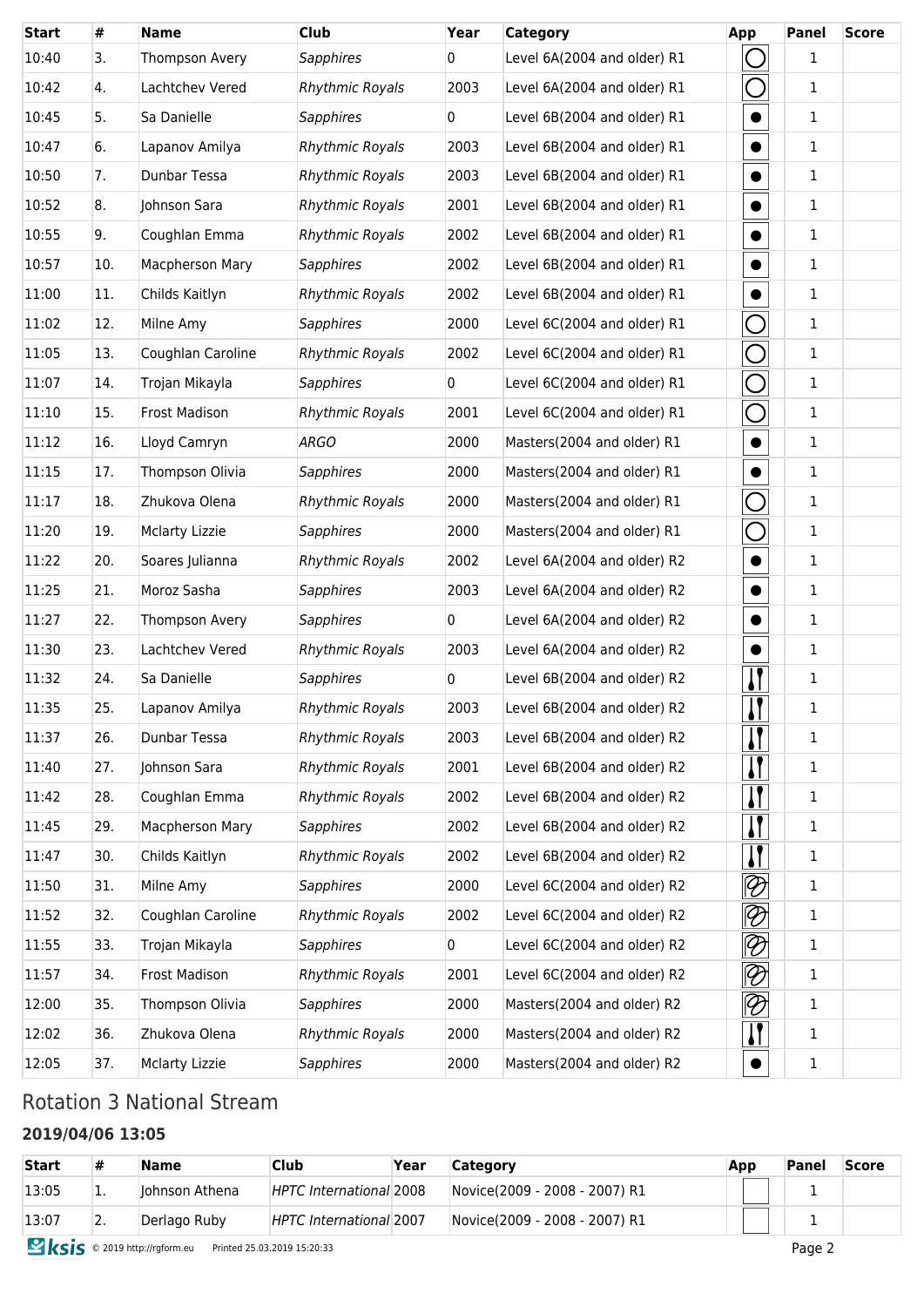| <b>Start</b> | #   | <b>Name</b>                                 | <b>Club</b>                    | Year | Category                          | App       | <b>Panel</b> | <b>Score</b> |
|--------------|-----|---------------------------------------------|--------------------------------|------|-----------------------------------|-----------|--------------|--------------|
| 13:10        | 3.  | <b>Burns Ella</b>                           | HPTC International 2008        |      | Novice(2009 - 2008 - 2007) R1     |           | 1            |              |
| 13:12        | 4.  | Tenegja Festina                             | <b>HPTC International 2006</b> |      | JuniorO(2006 - 2005 - 2004) R1    |           | $\mathbf{1}$ |              |
| 13:15        | 5.  | Yegorova Veronika                           | HPTC International 2005        |      | JuniorO(2006 - 2005 - 2004) R1    |           | 1            |              |
| 13:17        | 6.  | <b>Burns Aubrey</b>                         | <b>HPTC International 2006</b> |      | JuniorO(2006 - 2005 - 2004) R1    |           | 1            |              |
| 13:20        | 7.  | PFEIL Samantha                              | HPTC International 2004        |      | JuniorHP(2006 - 2005 - 2004) R1   |           | $\mathbf{1}$ |              |
| 13:23        | 8.  | YAREMA Alexandra HPTC International 2002    |                                |      | SeniorO(Born 2003 and before) R1  | 0         | $\mathbf{1}$ |              |
| 13:25        | 9.  | Kurakin Anastasia                           | HPTC International 2003        |      | SeniorO(Born 2003 and before) R1  | U         | $\mathbf{1}$ |              |
| 13:28        | 10. | <b>FRANCIS Grace</b>                        | HPTC International 2002        |      | SeniorO(Born 2003 and before) R1  | O         | $\mathbf{1}$ |              |
| 13:30        | 11. | Kroeker-Tom Mamie Sapphires                 |                                | 1999 | SeniorO(Born 2003 and before) R1  | O         | 1            |              |
| 13:33        | 12. | Richards Anna Belle HPTC International 2003 |                                |      | SeniorO(Born 2003 and before) R1  | O         | $\mathbf{1}$ |              |
| 13:35        | 13. | <b>PURDIE Alexys</b>                        | HPTC International 2002        |      | SeniorHP(Born 2003 and before) R1 | $\bigcap$ | $\mathbf{1}$ |              |
| 13:38        | 14. | Johnson Athena                              | HPTC International 2008        |      | Novice(2009 - 2008 - 2007) R2     |           | $\mathbf{1}$ |              |
| 13:40        | 15. | Derlago Ruby                                | HPTC International 2007        |      | Novice(2009 - 2008 - 2007) R2     |           | $\mathbf{1}$ |              |
| 13:43        | 16. | <b>Burns Ella</b>                           | <b>HPTC International 2008</b> |      | Novice(2009 - 2008 - 2007) R2     |           | $\mathbf{1}$ |              |
| 13:45        | 17. | Tenegja Festina                             | <b>HPTC International 2006</b> |      | JuniorO(2006 - 2005 - 2004) R2    | $\bullet$ | 1            |              |
| 13:48        | 18. | Yegorova Veronika HPTC International 2005   |                                |      | JuniorO(2006 - 2005 - 2004) R2    |           | 1            |              |
| 13:50        | 19. | <b>Burns Aubrey</b>                         | HPTC International 2006        |      | JuniorO(2006 - 2005 - 2004) R2    |           | $\mathbf{1}$ |              |
| 13:53        | 20. | PFEIL Samantha                              | <b>HPTC International 2004</b> |      | JuniorHP(2006 - 2005 - 2004) R2   |           | $\mathbf{1}$ |              |
| 13:56        | 21. | YAREMA Alexandra HPTC International 2002    |                                |      | SeniorO(Born 2003 and before) R2  |           | $\mathbf{1}$ |              |
| 13:58        | 22. | Kurakin Anastasia                           | HPTC International 2003        |      | SeniorO(Born 2003 and before) R2  |           | $\mathbf 1$  |              |
| 14:01        | 23. | <b>FRANCIS Grace</b>                        | HPTC International 2002        |      | SeniorO(Born 2003 and before) R2  | $\bullet$ | $\mathbf{1}$ |              |
| 14:03        | 24. | Kroeker-Tom Mamie Sapphires                 |                                | 1999 | SeniorO(Born 2003 and before) R2  |           | 1            |              |
| 14:06        | 25. | Richards Anna Belle HPTC International 2003 |                                |      | SeniorO(Born 2003 and before) R2  |           | $\mathbf{1}$ |              |
| 14:08        | 26. | <b>PURDIE Alexys</b>                        | <b>HPTC International 2002</b> |      | SeniorHP(Born 2003 and before) R2 |           | $\mathbf 1$  |              |

### Saturday Afternoon

#### **2019/04/06 14:30**

| <b>Start</b> | #   | <b>Name</b>                          | <b>Club</b>                    | Year | Category                      | App | Panel | <b>Score</b> |
|--------------|-----|--------------------------------------|--------------------------------|------|-------------------------------|-----|-------|--------------|
| 14:30        | 1.  | Russo Maria                          | <b>Rhythmic Royals</b>         | 2010 | Level 2A(2010, 2009) R1       |     |       |              |
| 14:32        | 2.  | Nazimov Jessica                      | <b>Rhythmic Royals</b>         | 2010 | Level 2A(2010, 2009) R1       |     | 1     |              |
| 14:35        | 3.  | Shlezinger Victoria                  | <b>Rhythmic Royals</b>         | 2010 | Level 2A(2010, 2009) R1       |     | 1     |              |
| 14:37        | 4.  | Moskalenko Leticia                   | HPTC International 2010        |      | Level 2A(2010, 2009) R1       |     |       |              |
| 14:40        | 5.  | Liptsin Lissa                        | HPTC International 2010        |      | Level 2A(2010, 2009) R1       |     | 1     |              |
| 14:42        | 6.  | Fudge-mcdonald Gemma Rhythmic Royals |                                | 2010 | Level 2A(2010, 2009) R1       |     | 1     |              |
| 14:45        | 7.  | Li Sharon                            | <b>HPTC</b> International 2009 |      | Level 3A(2010, 2009, 2008) R1 |     |       |              |
| 14:47        | 8.  | Horbas Tessa                         | <b>Rhythmic Royals</b>         | 2008 | Level 3A(2010, 2009, 2008) R1 |     | 1     |              |
| 14:50        | 9.  | <b>Taylor Maia</b>                   | <b>Rhythmic Royals</b>         | 2009 | Level 3A(2010, 2009, 2008) R1 |     | 1     |              |
| 14:52        | 10. | Vaserman Liel                        | <b>Rhythmic Royals</b>         | 2008 | Level 3A(2010, 2009, 2008) R1 |     | 1     |              |
| 14:55        | 11. | Epp Mackenzie                        | Sapphires                      | 0    | Level 3A(2010, 2009, 2008) R1 |     | 1     |              |
| 14:57        | 12. | Friesen Sydney                       | <b>Rhythmic Royals</b>         | 2008 | Level 3A(2010, 2009, 2008) R1 |     | 1     |              |
| 15:00        | 13. | Tkachuck Elizabeth                   | Rhythmic Royals                | 2008 | Level 3A(2010, 2009, 2008) R1 |     | 1     |              |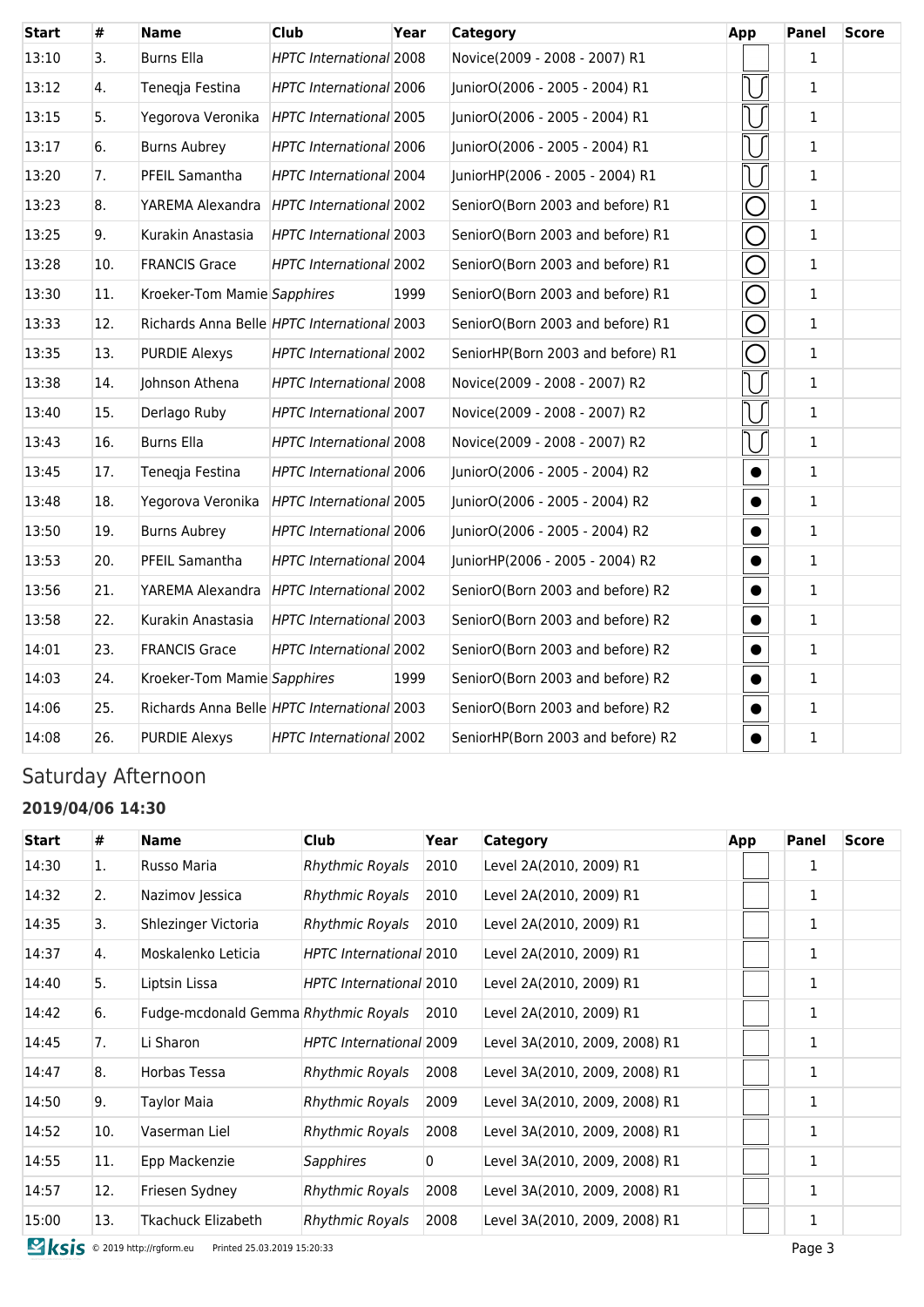| <b>Start</b> | #   | <b>Name</b>                          | <b>Club</b>             | Year | Category                      | App        | <b>Panel</b> | <b>Score</b> |
|--------------|-----|--------------------------------------|-------------------------|------|-------------------------------|------------|--------------|--------------|
| 15:02        | 14. | Namaka Kelsey                        | <b>Rhythmic Royals</b>  | 2009 | Level 3A(2010, 2009, 2008) R1 |            | 1            |              |
| 15:05        | 15. | Seculles Mikayla                     | <b>Sapphires</b>        | 2008 | Level 3A(2010, 2009, 2008) R1 |            | $\mathbf{1}$ |              |
| 15:07        | 16. | Civetta Olivia                       | <b>Rhythmic Royals</b>  | 2008 | Level 3A(2010, 2009, 2008) R1 |            | $\mathbf{1}$ |              |
| 15:10        | 17. | Kitchur Sydnee                       | <b>Sapphires</b>        | 0    | Level 3A(2010, 2009, 2008) R1 |            | $\mathbf{1}$ |              |
| 15:12        | 18. | Russo Maria                          | <b>Rhythmic Royals</b>  | 2010 | Level 2A(2010, 2009) R2       |            | $\mathbf{1}$ |              |
| 15:15        | 19. | Nazimov Jessica                      | <b>Rhythmic Royals</b>  | 2010 | Level 2A(2010, 2009) R2       |            | $\mathbf{1}$ |              |
| 15:17        | 20. | Shlezinger Victoria                  | <b>Rhythmic Royals</b>  | 2010 | Level 2A(2010, 2009) R2       |            | $\mathbf{1}$ |              |
| 15:20        | 21. | Moskalenko Leticia                   | HPTC International 2010 |      | Level 2A(2010, 2009) R2       |            | 1            |              |
| 15:22        | 22. | Liptsin Lissa                        | HPTC International 2010 |      | Level 2A(2010, 2009) R2       |            | $\mathbf{1}$ |              |
| 15:25        | 23. | Fudge-mcdonald Gemma Rhythmic Royals |                         | 2010 | Level 2A(2010, 2009) R2       |            | 1            |              |
| 15:27        | 24. | Li Sharon                            | HPTC International 2009 |      | Level 3A(2010, 2009, 2008) R2 | $\bigcap$  | 1            |              |
| 15:30        | 25. | <b>Horbas Tessa</b>                  | <b>Rhythmic Royals</b>  | 2008 | Level 3A(2010, 2009, 2008) R2 | О          | $\mathbf{1}$ |              |
| 15:32        | 26. | <b>Taylor Maia</b>                   | <b>Rhythmic Royals</b>  | 2009 | Level 3A(2010, 2009, 2008) R2 | O          | $\mathbf{1}$ |              |
| 15:35        | 27. | Vaserman Liel                        | <b>Rhythmic Royals</b>  | 2008 | Level 3A(2010, 2009, 2008) R2 | ⌒          | $\mathbf{1}$ |              |
| 15:37        | 28. | Epp Mackenzie                        | <b>Sapphires</b>        | 0    | Level 3A(2010, 2009, 2008) R2 | $\bigcirc$ | 1            |              |
| 15:40        | 29. | Friesen Sydney                       | <b>Rhythmic Royals</b>  | 2008 | Level 3A(2010, 2009, 2008) R2 | О          | 1            |              |
| 15:42        | 30. | <b>Tkachuck Elizabeth</b>            | <b>Rhythmic Royals</b>  | 2008 | Level 3A(2010, 2009, 2008) R2 | O          | $\mathbf{1}$ |              |
| 15:45        | 31. | Namaka Kelsey                        | <b>Rhythmic Royals</b>  | 2009 | Level 3A(2010, 2009, 2008) R2 | $\bigcirc$ | 1            |              |
| 15:47        | 32. | Seculles Mikayla                     | <b>Sapphires</b>        | 2008 | Level 3A(2010, 2009, 2008) R2 | ⌒          | $\mathbf{1}$ |              |
| 15:50        | 33. | Civetta Olivia                       | <b>Rhythmic Royals</b>  | 2008 | Level 3A(2010, 2009, 2008) R2 | $\bigcap$  | 1            |              |
| 15:52        | 34. | Kitchur Sydnee                       | <b>Sapphires</b>        | 0    | Level 3A(2010, 2009, 2008) R2 | $\cup$     | 1            |              |

### Saturday Late Afternoon

#### **2019/04/06 16:10**

| <b>Start</b> | #   | <b>Name</b>            | <b>Club</b>               | Year           | Category                      | App | <b>Panel</b> | <b>Score</b> |
|--------------|-----|------------------------|---------------------------|----------------|-------------------------------|-----|--------------|--------------|
| 16:10        | 1.  | Johnson Sienna         | <b>HPTC</b> International | 2010           | Level 2B(2010, 2009) R1       |     | 1            |              |
| 16:12        | 2.  | Dankewich Ryann        | Sapphires                 | 2008           | Level 4A(2008, 2007, 2006) R1 |     | $\mathbf{1}$ |              |
| 16:15        | 3.  | Vargas Gabriella       | <b>Rhythmic Royals</b>    | 2007           | Level 4A(2008, 2007, 2006) R1 |     | 1            |              |
| 16:17        | 4.  | Parent Aliya           | <b>Rhythmic Royals</b>    | 2006           | Level 4A(2008, 2007, 2006) R1 |     | 1            |              |
| 16:20        | 5.  | Paggao Jayde           | Rhythmic Royals           | 2006           | Level 4A(2008, 2007, 2006) R1 |     | 1            |              |
| 16:22        | 6.  | Fortat Anjali          | Rhythmic Royals           | 2007           | Level 4A(2008, 2007, 2006) R1 |     | 1            |              |
| 16:25        | 7.  | Melville Kate          | <b>Rhythmic Royals</b>    | 2007           | Level 4A(2008, 2007, 2006) R1 |     | 1            |              |
| 16:27        | 8.  | <b>Shalaby Natalie</b> | Rhythmic Royals           | 2007           | Level 4A(2008, 2007, 2006) R1 |     | $\mathbf{1}$ |              |
| 16:30        | 9.  | Shmeudyuk Karina       | <b>Sapphires</b>          | $\overline{0}$ | Level 4A(2008, 2007, 2006) R1 |     | $\mathbf{1}$ |              |
| 16:32        | 10. | Sapozhnikov Sara       | Rhythmic Royals           | 2008           | Level 4A(2008, 2007, 2006) R1 |     | 1            |              |
| 16:35        | 11. | <b>Mahoney Blaire</b>  | <b>ARGO</b>               | 2008           | Level 4A(2008, 2007, 2006) R1 |     | 1            |              |
| 16:37        | 12. | Zuravel Yael           | <b>Rhythmic Royals</b>    | 2008           | Level 4A(2008, 2007, 2006) R1 |     | 1            |              |
| 16:40        | 13. | Johnson Sienna         | <b>HPTC</b> International | 2010           | Level 2B(2010, 2009) R2       |     | $\mathbf{1}$ |              |
| 16:42        | 14. | Dankewich Ryann        | Sapphires                 | 2008           | Level 4A(2008, 2007, 2006) R2 |     | $\mathbf{1}$ |              |
| 16:45        | 15. | Vargas Gabriella       | Rhythmic Royals           | 2007           | Level 4A(2008, 2007, 2006) R2 |     | 1            |              |
| 16:47        | 16. | Parent Aliya           | <b>Rhythmic Royals</b>    | 2006           | Level 4A(2008, 2007, 2006) R2 |     | 1            |              |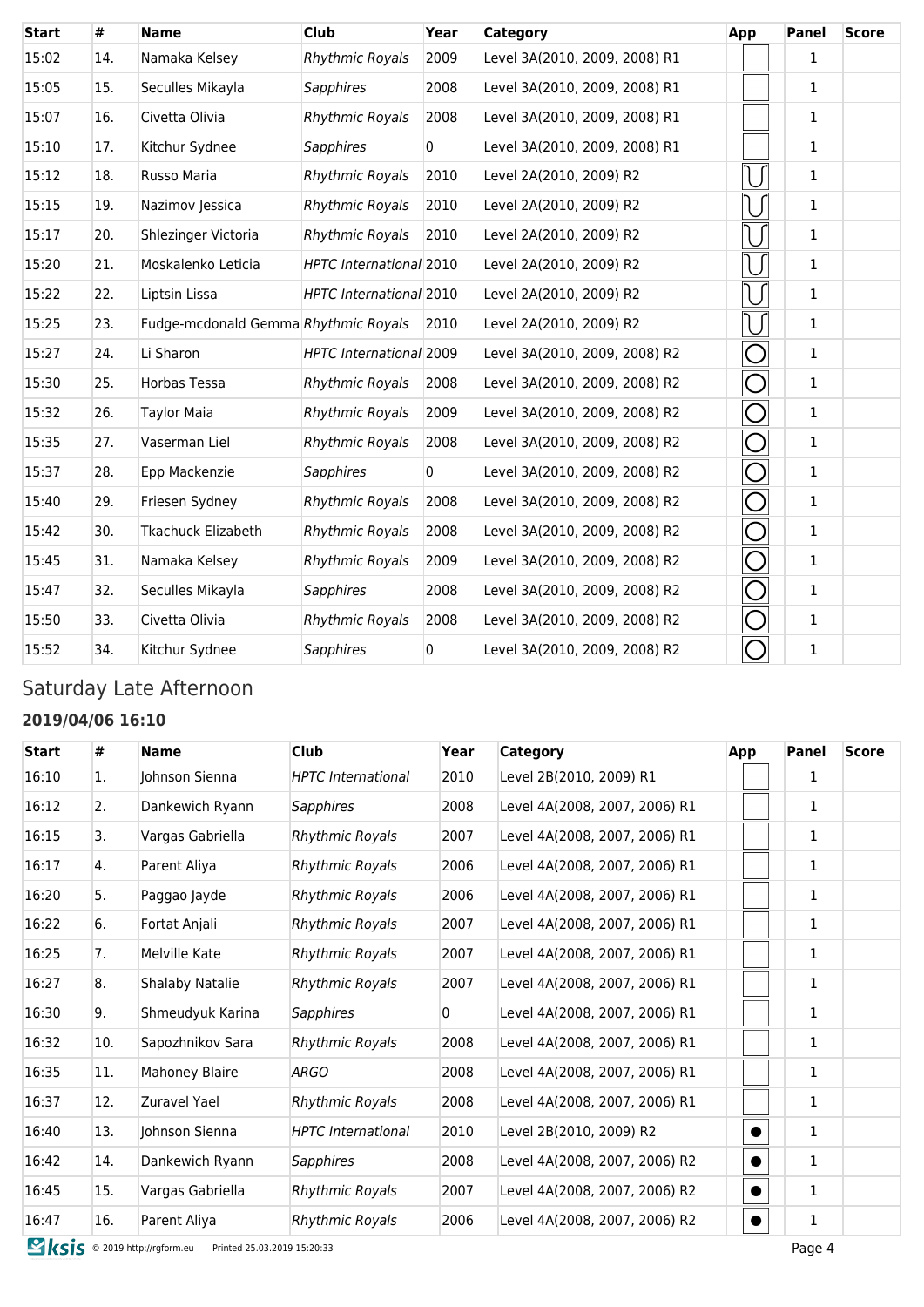| <b>Start</b> | #   | <b>Name</b>            | <b>Club</b>            | Year | <b>Category</b>               | App | Panel | <b>Score</b> |
|--------------|-----|------------------------|------------------------|------|-------------------------------|-----|-------|--------------|
| 16:50        | 17. | Paggao Jayde           | <b>Rhythmic Royals</b> | 2006 | Level 4A(2008, 2007, 2006) R2 |     | 1     |              |
| 16:52        | 18. | Fortat Anjali          | <b>Rhythmic Royals</b> | 2007 | Level 4A(2008, 2007, 2006) R2 |     | 1     |              |
| 16:55        | 19. | Melville Kate          | <b>Rhythmic Royals</b> | 2007 | Level 4A(2008, 2007, 2006) R2 |     | 1     |              |
| 16:57        | 20. | <b>Shalaby Natalie</b> | <b>Rhythmic Royals</b> | 2007 | Level 4A(2008, 2007, 2006) R2 |     | 1     |              |
| 17:00        | 21. | Shmeudyuk Karina       | <b>Sapphires</b>       | 0    | Level 4A(2008, 2007, 2006) R2 |     | 1     |              |
| 17:02        | 22. | Sapozhnikov Sara       | <b>Rhythmic Royals</b> | 2008 | Level 4A(2008, 2007, 2006) R2 |     | 1     |              |
| 17:05        | 23. | Mahoney Blaire         | <b>ARGO</b>            | 2008 | Level 4A(2008, 2007, 2006) R2 |     | 1     |              |
| 17:07        | 24. | Zuravel Yael           | <b>Rhythmic Royals</b> | 2008 | Level 4A(2008, 2007, 2006) R2 |     | 1     |              |

# Sunday Morning 1

#### **2019/04/07 09:00**

| <b>Start</b> | #   | <b>Name</b>           | <b>Club</b>               | Year | Category                      | <b>App</b>    | Panel        | <b>Score</b> |
|--------------|-----|-----------------------|---------------------------|------|-------------------------------|---------------|--------------|--------------|
| 09:00        | 1.  | Zhang Lianna          | <b>HPTC</b> International | 2009 | Level 3B(2010, 2009, 2008) R3 |               | $\mathbf{1}$ |              |
| 09:02        | 2.  | Moroz Sophia          | <b>Rhythmic Royals</b>    | 2007 | Level 4B(2008, 2007, 2006) R3 | Choice        | 1            |              |
| 09:05        | 3.  | <b>Kwok Michelle</b>  | <b>Rhythmic Royals</b>    | 2007 | Level 4B(2008, 2007, 2006) R3 | Choice        | 1            |              |
| 09:07        | 4.  | <b>Taylor Abigail</b> | <b>Rhythmic Royals</b>    | 2006 | Level 4B(2008, 2007, 2006) R3 | Choice        | 1            |              |
| 09:10        | 5.  | Sagriotis Valentina   | <b>Rhythmic Royals</b>    | 2006 | Level 4B(2008, 2007, 2006) R3 | Choice        | 1            |              |
| 09:12        | 6.  | Bolgarova Veronika    | <b>HPTC</b> International | 2008 | Level 4B(2008, 2007, 2006) R3 | Choice        | $\mathbf{1}$ |              |
| 09:15        | 7.  | Ilchenko Catherine    | <b>HPTC</b> International | 2006 | Level 5A(2006, 2005, 2004) R3 | <b>Choice</b> | $\mathbf{1}$ |              |
| 09:17        | 8.  | Trudeau Emma          | <b>Sapphires</b>          | 2005 | Level 5A(2006, 2005, 2004) R3 | Choice        | 1            |              |
| 09:20        | 9.  | Dupras Alexis         | <b>ARGO</b>               | 2006 | Level 5A(2006, 2005, 2004) R3 | Choice        | 1            |              |
| 09:22        | 10. | Honarbakhsh Emitis    | <b>ARGO</b>               | 2006 | Level 5A(2006, 2005, 2004) R3 | Choice        | 1            |              |
| 09:25        | 11. | Vervaet Madeline      | <b>Rhythmic Royals</b>    | 2005 | Level 5A(2006, 2005, 2004) R3 | Choice        | 1            |              |
| 09:27        | 12. | Wermann-thorn Cleo    | <b>Rhythmic Royals</b>    | 2004 | Level 5B(2006, 2005, 2004) R3 | Choice        | $\mathbf{1}$ |              |
| 09:30        | 13. | Fradkov Anna          | <b>Rhythmic Royals</b>    | 2004 | Level 5B(2006, 2005, 2004) R3 | Choice        | $\mathbf{1}$ |              |
| 09:32        | 14. | Paulic Leah           | <b>Rhythmic Royals</b>    | 2004 | Level 5C(2006, 2005, 2004) R3 | Choice        | 1            |              |
| 09:35        | 15. | Kennedy Elizabeth     | <b>Rhythmic Royals</b>    | 2005 | Level 5C(2006, 2005, 2004) R3 | Choice        | 1            |              |
| 09:37        | 16. | Soares Julianna       | <b>Rhythmic Royals</b>    | 2002 | Level 6A(2004 and older) R3   | Choice        | $\mathbf{1}$ |              |
| 09:40        | 17. | Moroz Sasha           | <b>Sapphires</b>          | 2003 | Level 6A(2004 and older) R3   | Choice        | 1            |              |
| 09:42        | 18. | Thompson Avery        | <b>Sapphires</b>          | 0    | Level 6A(2004 and older) R3   | Choice        | $\mathbf{1}$ |              |
| 09:45        | 19. | Lachtchev Vered       | <b>Rhythmic Royals</b>    | 2003 | Level 6A(2004 and older) R3   | Choice        | 1            |              |
| 09:47        | 20. | Sa Danielle           | <b>Sapphires</b>          | 0    | Level 6B(2004 and older) R3   | Choice        | 1            |              |
| 09:50        | 21. | Lapanov Amilya        | <b>Rhythmic Royals</b>    | 2003 | Level 6B(2004 and older) R3   | Choice        | 1            |              |
| 09:52        | 22. | Dunbar Tessa          | <b>Rhythmic Royals</b>    | 2003 | Level 6B(2004 and older) R3   | Choice        | $\mathbf{1}$ |              |
| 09:55        | 23. | Johnson Sara          | <b>Rhythmic Royals</b>    | 2001 | Level 6B(2004 and older) R3   | <b>Choice</b> | 1            |              |
| 09:57        | 24. | Coughlan Emma         | <b>Rhythmic Royals</b>    | 2002 | Level 6B(2004 and older) R3   | Choice        | 1            |              |
| 10:00        | 25. | Macpherson Mary       | <b>Sapphires</b>          | 2002 | Level 6B(2004 and older) R3   | Choice        | 1            |              |
| 10:02        | 26. | Childs Kaitlyn        | <b>Rhythmic Royals</b>    | 2002 | Level 6B(2004 and older) R3   | Choice        | $\mathbf{1}$ |              |
| 10:05        | 27. | Milne Amy             | <b>Sapphires</b>          | 2000 | Level 6C(2004 and older) R3   | Choice        | 1            |              |
| 10:07        | 28. | Coughlan Caroline     | <b>Rhythmic Royals</b>    | 2002 | Level 6C(2004 and older) R3   | Choice        | 1            |              |
| 10:10        | 29. | Trojan Mikayla        | <b>Sapphires</b>          | 0    | Level 6C(2004 and older) R3   | Choice        | 1            |              |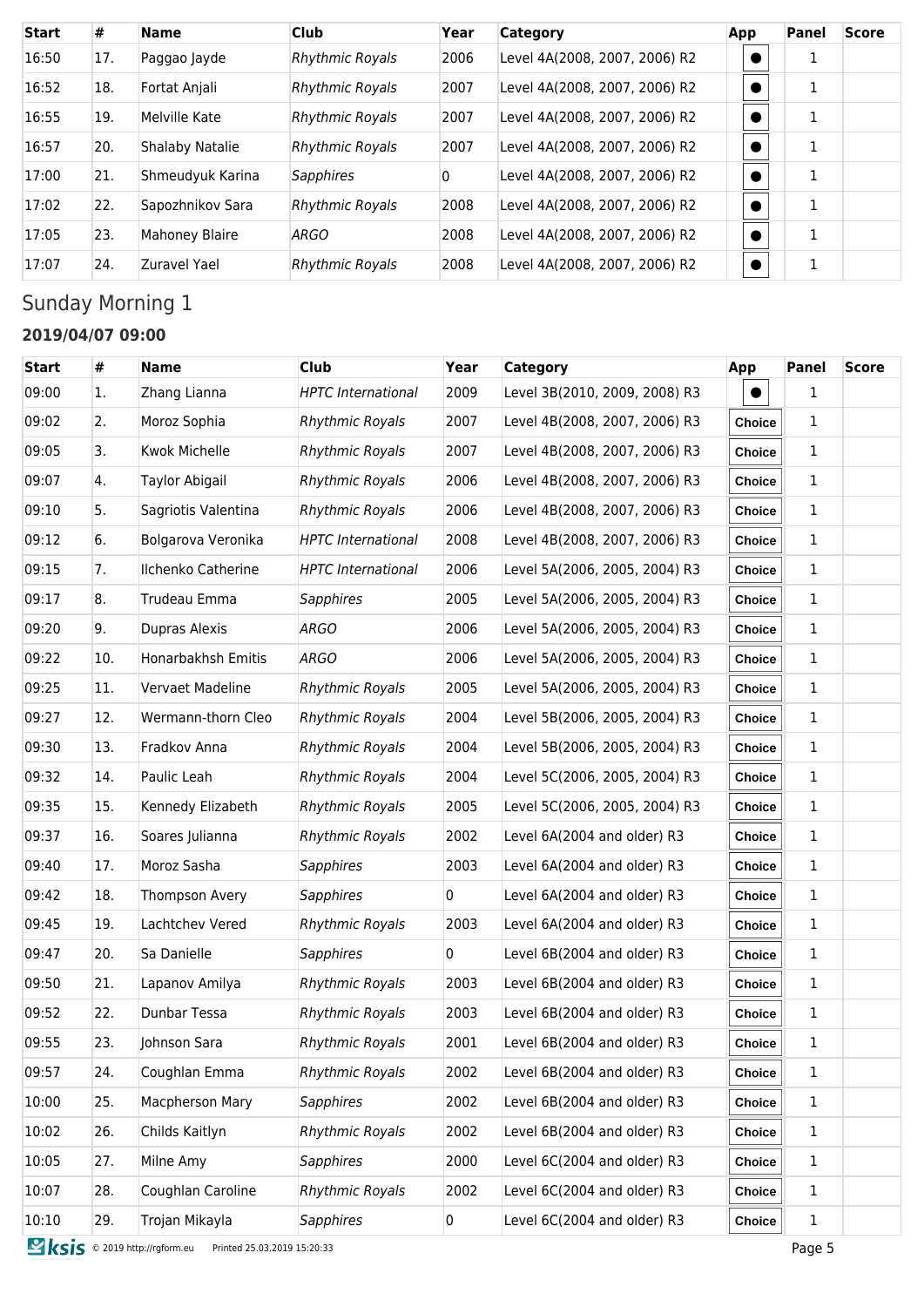| <b>Start</b> |     | <b>Name</b>          | Club                   | Year | <b>Category</b>             | App    | Panel | <b>Score</b> |
|--------------|-----|----------------------|------------------------|------|-----------------------------|--------|-------|--------------|
| 10:12        | 30. | <b>Frost Madison</b> | <b>Rhythmic Rovals</b> | 2001 | Level 6C(2004 and older) R3 | Choice |       |              |

### Sunday National Stream and Group **2019/04/07 10:35**

| <b>Start</b> | #   | <b>Name</b>                                 | <b>Club</b>                    | Year           | Category                                 | App                         | Panel        | <b>Score</b> |
|--------------|-----|---------------------------------------------|--------------------------------|----------------|------------------------------------------|-----------------------------|--------------|--------------|
| 10:35        | 1.  | Johnson Athena                              | HPTC International 2008        |                | Novice(2009 - 2008 - 2007) R3            |                             | $\mathbf{1}$ |              |
| 10:37        | 2.  | Derlago Ruby                                | HPTC International 2007        |                | Novice(2009 - 2008 - 2007) R3            |                             | 1            |              |
| 10:40        | 3.  | <b>Burns Ella</b>                           | <b>HPTC International 2008</b> |                | Novice(2009 - 2008 - 2007) R3            |                             | $\mathbf{1}$ |              |
| 10:42        | 4.  | Teneqja Festina                             | HPTC International 2006        |                | JuniorO(2006 - 2005 - 2004) R3           |                             | 1            |              |
| 10:45        | 5.  | Yegorova Veronika                           | HPTC International 2005        |                | JuniorO(2006 - 2005 - 2004) R3           |                             | 1            |              |
| 10:47        | 6.  | <b>Burns Aubrey</b>                         | HPTC International 2006        |                | JuniorO(2006 - 2005 - 2004) R3           |                             | 1            |              |
| 10:50        | 7.  | PFEIL Samantha                              | HPTC International 2004        |                | JuniorHP(2006 - 2005 - 2004) R3          | $\mathbf{I}$                | 1            |              |
| 10:53        | 8.  | YAREMA Alexandra HPTC International 2002    |                                |                | SeniorO(Born 2003 and before) R3         |                             | 1            |              |
| 10:55        | 9.  | Kurakin Anastasia                           | HPTC International 2003        |                | SeniorO(Born 2003 and before) R3         |                             | 1            |              |
| 10:58        | 10. | <b>FRANCIS Grace</b>                        | HPTC International 2002        |                | SeniorO(Born 2003 and before) R3         | $\mathbf{I}$                | 1            |              |
| 11:00        | 11. | Kroeker-Tom Mamie Sapphires                 |                                | 1999           | SeniorO(Born 2003 and before) R3         |                             | 1            |              |
| 11:03        | 12. | Richards Anna Belle HPTC International 2003 |                                |                | SeniorO(Born 2003 and before) R3         |                             | $\mathbf{1}$ |              |
| 11:05        | 13. | <b>PURDIE Alexys</b>                        | HPTC International 2002        |                | SeniorHP(Born 2003 and before) R3        |                             | 1            |              |
| 11:08        | 14. | Caroline & Emma                             | <b>Rhythmic Royals</b>         | $\overline{0}$ | Level 6 Group of 2 or 3(2004 & older) R1 | $\overline{2}$              | 1            |              |
| 11:12        | 15. | Sara & Madison                              | <b>Rhythmic Royals</b>         | $\overline{0}$ | Level 6 Group of 2 or 3(2004 & older) R1 | $2 \bullet$                 | $\mathbf{1}$ |              |
| 11:16        | 16. | Johnson Athena                              | HPTC International 2008        |                | Novice(2009 - 2008 - 2007) R4            |                             | 1            |              |
| 11:18        | 17. | Derlago Ruby                                | HPTC International 2007        |                | Novice(2009 - 2008 - 2007) R4            | $\mathbf{I}$                | $\mathbf{1}$ |              |
| 11:21        | 18. | <b>Burns Ella</b>                           | HPTC International 2008        |                | Novice(2009 - 2008 - 2007) R4            |                             | 1            |              |
| 11:23        | 19. | Tenegja Festina                             | HPTC International 2006        |                | JuniorO(2006 - 2005 - 2004) R4           | $\otimes$                   | 1            |              |
| 11:26        | 20. | Yegorova Veronika                           | HPTC International 2005        |                | JuniorO(2006 - 2005 - 2004) R4           | $\varnothing$               | 1            |              |
| 11:28        | 21. | <b>Burns Aubrey</b>                         | <b>HPTC International 2006</b> |                | JuniorO(2006 - 2005 - 2004) R4           | $\lvert \mathcal{D} \rvert$ | 1            |              |
| 11:31        | 22. | PFEIL Samantha                              | <b>HPTC International 2004</b> |                | JuniorHP(2006 - 2005 - 2004) R4          | $\oslash$                   | 1            |              |
| 11:34        | 23. | YAREMA Alexandra HPTC International 2002    |                                |                | SeniorO(Born 2003 and before) R4         | $\overline{\mathscr{O}}$    | 1            |              |
| 11:36        | 24. | Kurakin Anastasia                           | HPTC International 2003        |                | SeniorO(Born 2003 and before) R4         | $\lvert \mathcal{D} \rvert$ | 1            |              |
| 11:39        | 25. | <b>FRANCIS Grace</b>                        | HPTC International 2002        |                | SeniorO(Born 2003 and before) R4         | $\lvert \mathcal{D} \rvert$ | 1            |              |
| 11:41        | 26. | Kroeker-Tom Mamie Sapphires                 |                                | 1999           | SeniorO(Born 2003 and before) R4         | $\varnothing$               | 1            |              |
| 11:44        | 27. | Richards Anna Belle HPTC International 2003 |                                |                | SeniorO(Born 2003 and before) R4         | $\oslash$                   | 1            |              |
| 11:46        | 28. | <b>PURDIE Alexys</b>                        | HPTC International 2002        |                | SeniorHP(Born 2003 and before) R4        | $\lvert \mathcal{D} \rvert$ | $\mathbf 1$  |              |

## Special Olympics Rotation 1

#### **2019/04/07 13:00**

| <b>Start</b> | #   | <b>Name</b>      | Club                             | Year | <b>Category</b>      | App | Panel | <b>Score</b> |
|--------------|-----|------------------|----------------------------------|------|----------------------|-----|-------|--------------|
| 13:00        | ı.  | Augustine Hailey | Kildonan Streamers               | 2000 | Special O Level 1 R1 |     |       |              |
| 13:02        | 2.  |                  | Wilwand Katelynn Westman Wiggles |      | Special O Level 1 R1 |     |       |              |
| 13:05        |     | LESTER HAILEY    | Kildonan streamers special o     | 2003 | Special O Level 1 R1 |     |       |              |
| 13:07        | Ϊ4. | Hees Amara       | Kildonan Streamers               | 2006 | Special O Level 1 R1 |     |       |              |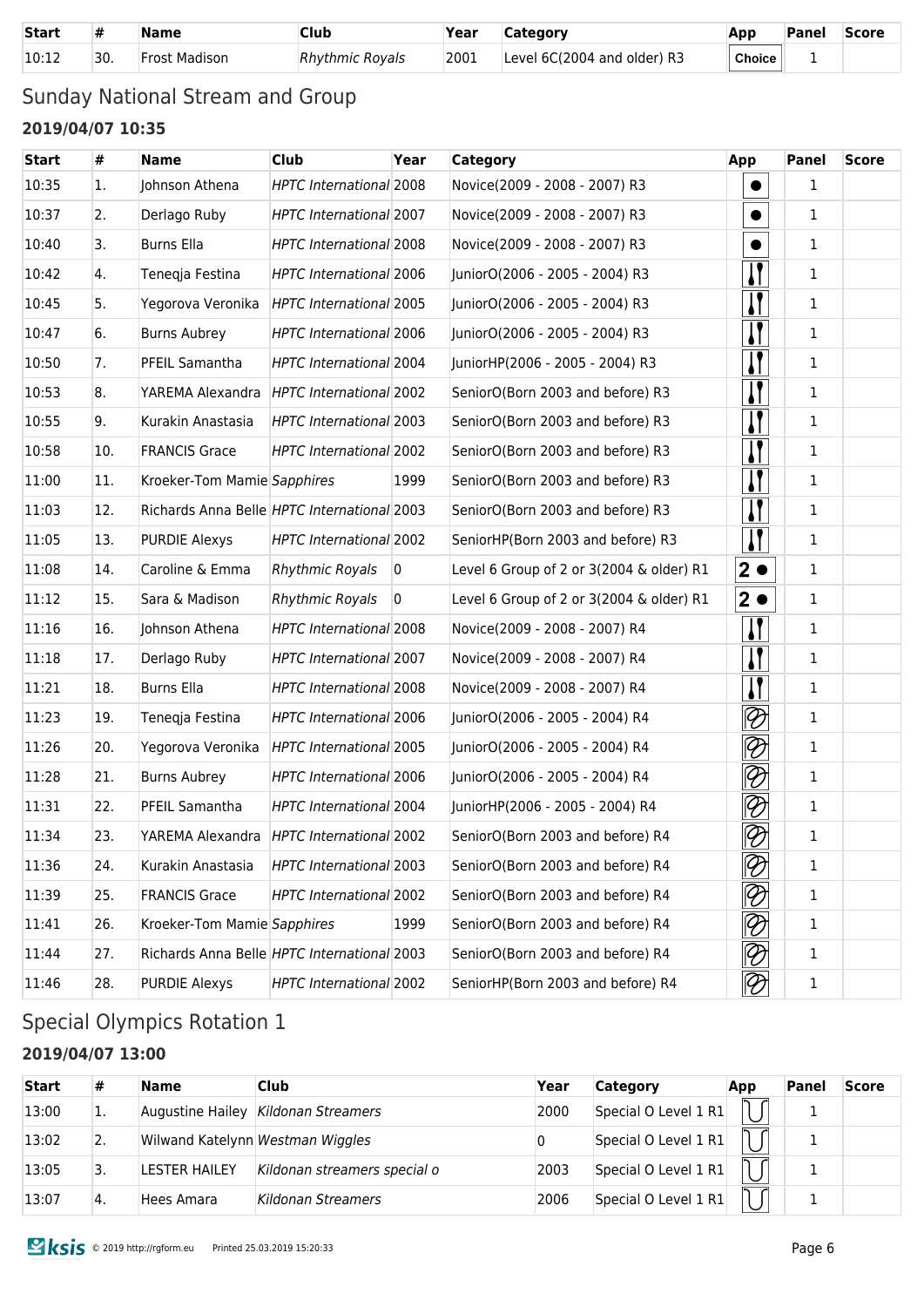| <b>Start</b> | #   | <b>Name</b>             | <b>Club</b>                      | Year | Category             | App          | <b>Panel</b> | <b>Score</b> |
|--------------|-----|-------------------------|----------------------------------|------|----------------------|--------------|--------------|--------------|
| 13:10        | 5.  | Kroeker Amy             | Special Olympics Westman Wiggles | 1997 | Special O Level 2 R1 |              | 1            |              |
| 13:12        | 6.  | Olsen Hannah            | Special Olympics Westman Wiggles | 2002 | Special O Level 2 R1 |              | 1            |              |
| 13:15        | 7.  | <b>Augustine Hailey</b> | Kildonan Streamers               | 2000 | Special O Level 1 R2 | ( )          | 1            |              |
| 13:17        | 8.  |                         | Wilwand Katelynn Westman Wiggles | 0    | Special O Level 1 R2 | ( )          | $\mathbf{1}$ |              |
| 13:20        | 9.  | <b>LESTER HAILEY</b>    | Kildonan streamers special o     | 2003 | Special O Level 1 R2 | ( )          | 1            |              |
| 13:22        | 10. | Hees Amara              | Kildonan Streamers               | 2006 | Special O Level 1 R2 | $\bigcap$    | 1            |              |
| 13:25        | 11. | Kroeker Amy             | Special Olympics Westman Wiggles | 1997 | Special O Level 2 R2 | ◯            | 1            |              |
| 13:27        | 12. | Olsen Hannah            | Special Olympics Westman Wiggles | 2002 | Special O Level 2 R2 | $\bigcap$    | 1            |              |
| 13:30        | 13. | Augustine Hailey        | Kildonan Streamers               | 2000 | Special O Level 1 R3 | $\bullet$    | 1            |              |
| 13:32        | 14. |                         | Wilwand Katelynn Westman Wiggles | 0    | Special O Level 1 R3 | $\bullet$    | 1            |              |
| 13:35        | 15. | <b>LESTER HAILEY</b>    | Kildonan streamers special o     | 2003 | Special O Level 1 R3 | $\bullet$    | 1            |              |
| 13:37        | 16. | Hees Amara              | Kildonan Streamers               | 2006 | Special O Level 1 R3 | $\bullet$    | 1            |              |
| 13:40        | 17. | Kroeker Amy             | Special Olympics Westman Wiggles | 1997 | Special O Level 2 R3 | IJ           | 1            |              |
| 13:42        | 18. | Olsen Hannah            | Special Olympics Westman Wiggles | 2002 | Special O Level 2 R3 | $\mathbf{l}$ | 1            |              |
| 13:45        | 19. |                         | Wilwand Katelynn Westman Wiggles | 0    | Special O Level 1 R4 | $\otimes$    | 1            |              |
| 13:47        | 20. | Kroeker Amy             | Special Olympics Westman Wiggles | 1997 | Special O Level 2 R4 | $\otimes$    | 1            |              |
| 13:50        | 21. | Olsen Hannah            | Special Olympics Westman Wiggles | 2002 | Special O Level 2 R4 | $\otimes$    | $\mathbf{1}$ |              |

### Interclub

#### **2019/04/07 14:15**

| <b>Start</b> | #   | <b>Name</b>           | Club                   | Year           | <b>Category</b>                 | App | <b>Panel</b> | <b>Score</b> |
|--------------|-----|-----------------------|------------------------|----------------|---------------------------------|-----|--------------|--------------|
| 14:15        | 1.  | Russo Sofia           | <b>Rhythmic Royals</b> | 2012           | Interclub Level 1(2011-2012) R1 |     | $\mathbf{1}$ |              |
| 14:17        | 2.  | Crook Claire          | <b>Rhythmic Royals</b> | 2011           | Interclub Level 1(2011-2012) R1 |     | $\mathbf{1}$ |              |
| 14:19        | 3.  | Wander Samreen        | <b>Sapphires</b>       | $\overline{0}$ | Interclub Level 1(2011-2012) R1 |     | $\mathbf{1}$ |              |
| 14:21        | 4.  | Enns Bronwyn          | <b>Rhythmic Royals</b> | 2010           | Interclub Level 1(2011-2012) R1 |     | $\mathbf{1}$ |              |
| 14:23        | 5.  | Telicheva Maria       | <b>Rhythmic Royals</b> | 2011           | Interclub Level 1(2011-2012) R1 |     | $\mathbf{1}$ |              |
| 14:25        | 6.  | <b>Barillos Elisa</b> | <b>Sapphires</b>       | 2012           | Interclub Level 1(2011-2012) R1 |     | $\mathbf{1}$ |              |
| 14:27        | 7.  | Nisanov Maya          | <b>Rhythmic Royals</b> | 2010           | Interclub Level 2(2009-2010) R1 |     | $\mathbf{1}$ |              |
| 14:29        | 8.  | Hodgins Sophie        | <b>ARGO</b>            | 2009           | Interclub Level 2(2009-2010) R1 |     | $\mathbf{1}$ |              |
| 14:31        | 9.  | Starosilec Isabella   | <b>Rhythmic Royals</b> | 2010           | Interclub Level 2(2009-2010) R1 |     | $\mathbf{1}$ |              |
| 14:33        | 10. | Ross Olivia           | <b>Rhythmic Royals</b> | 2010           | Interclub Level 2(2009-2010) R1 |     | $\mathbf{1}$ |              |
| 14:35        | 11. | <b>Schwarz Amalie</b> | <b>Rhythmic Royals</b> | 2009           | Interclub Level 2(2009-2010) R1 |     | $\mathbf{1}$ |              |
| 14:37        | 12. | <b>Yost Frances</b>   | <b>ARGO</b>            | 2009           | Interclub Level 2(2009-2010) R1 |     | $\mathbf{1}$ |              |
| 14:39        | 13. | Marzban Sevda         | Sapphires              | $\overline{0}$ | Interclub Level 2(2009-2010) R1 |     | $\mathbf{1}$ |              |
| 14:41        | 14. | Williams Aniyah       | <b>Rhythmic Royals</b> | 2010           | Interclub Level 2(2009-2010) R1 |     | $\mathbf{1}$ |              |
| 14:43        | 15. | Silva Teia            | <b>Rhythmic Royals</b> | 2010           | Interclub Level 2(2009-2010) R1 |     | $\mathbf{1}$ |              |
| 14:45        | 16. | Spencer Samantha      | <b>Sapphires</b>       | $\overline{0}$ | Interclub Level 2(2009-2010) R1 |     | $\mathbf{1}$ |              |
| 14:47        | 17. | Leblanc Natasha       | <b>Sapphires</b>       | 2009           | Interclub Level 2(2009-2010) R1 |     | $\mathbf{1}$ |              |
| 14:49        | 18. | Honarbakhsh Emitida   | <b>ARGO</b>            | 2008           | Interclub Level 3(2008-2010) R1 |     | $\mathbf{1}$ |              |
| 14:51        | 19. | Arnold Jasmine        | <b>ARGO</b>            | 2008           | Interclub Level 3(2008-2010) R1 |     | $\mathbf{1}$ |              |
| 14:53        | 20. | Borkofsky Alyssa      | <b>ARGO</b>            | 2007           | Interclub Level 4(2006-2008) R1 |     | $\mathbf{1}$ |              |

**Example 2019 http://rgform.eu** Printed 25.03.2019 15:20:33 Page 7